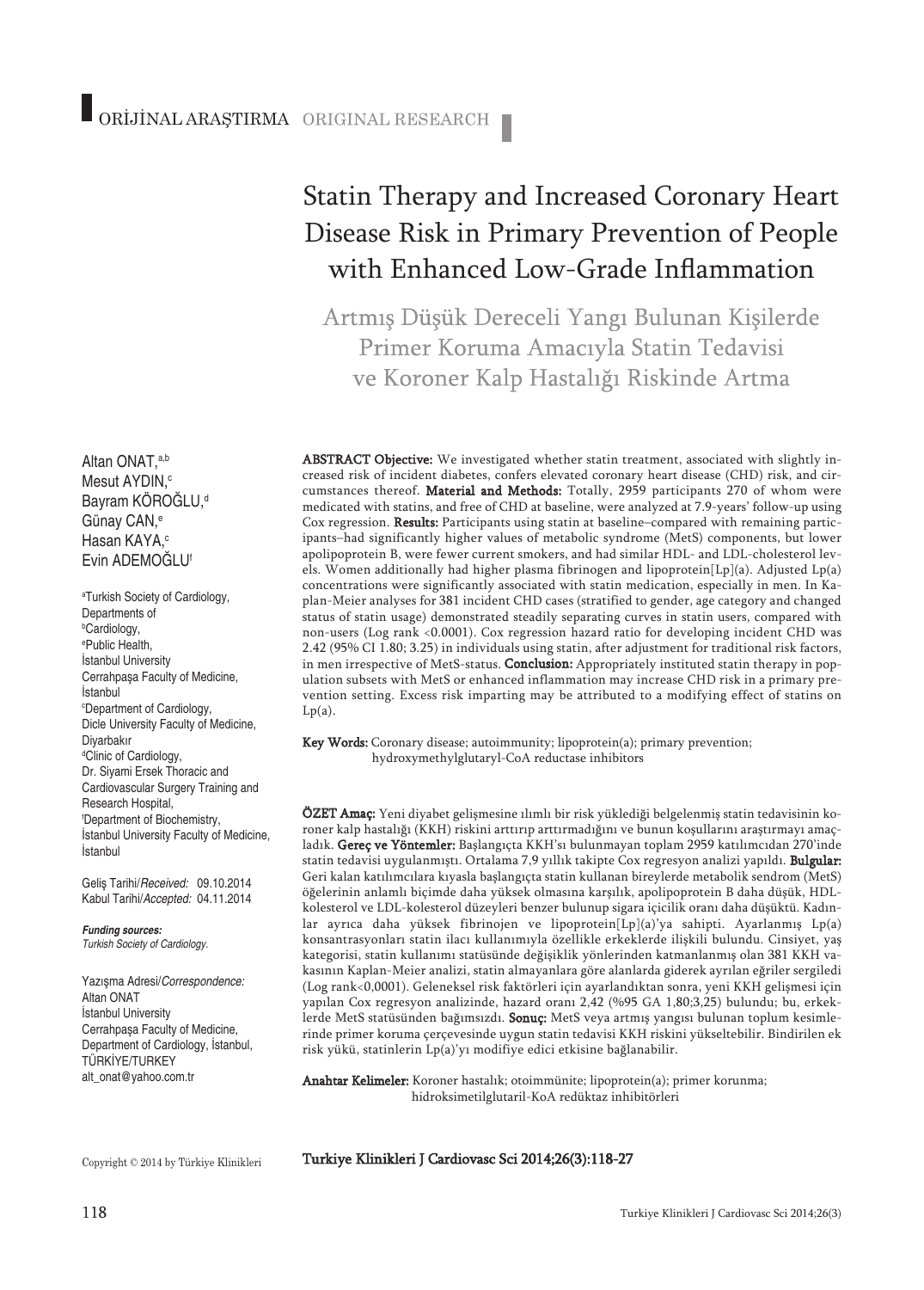econdary and primary prevention of atherosclerotic cardiovascular disease with statin drugs has been an established method for a quarter-century. <sup>1</sup> Its safety and good tolerability is generally recognized. <sup>2</sup> Statin therapy has been found to be effective in reducing cardiovascular events also in people with diabetes. <sup>3</sup> However, more subjects treated with statins than in placebo groups developed diabetes in several trials including the JUPITER trial, so that two recent meta-analyses focusing on risk of incident diabetes clearly documented an -albeit slightly- increased risk of development of diabetes in participants assigned statins. 4-6 Reasons for this have remained unclear.

Increased likelihood of type-2 diabetes and of metabolic syndrome (MetS) in statin users, independently of confounders, had been noted as a side finding in a cross-sectional analysis of the Turkish Adult Risk Factor (TARF) study. <sup>7</sup> We had also observed in cross-sectional analysis increased association of hypertriglyceridemic dyslipidemia with statin usage that was independent of potential confounders only in women having elevated triglycerides with hyperapoB and elevated risk of incident coronary heart diseases (CHD) in an as yet unpublished prospective study, again as a side finding.<sup>8,9</sup>

These observations suggested that, under certain conditions, statin therapy might induce a limited increase in CHD risk that may escape recognition in studies or trials evaluating net change in this risk among participants, recruited for secondary prevention or those involved in the general population. That this is conceivable is apparent from the documented increased diabetes risk, succeeded often by elevated CHD risk. Whether additional direct links exist to the development of CHD in participants assigned to prophylactic statins, remain to be explored.

Turkish adults are recognized to have a high prevalence of abdominal obesity, MetS, and diabetes. 10-13 We aimed in the current prospective study to focus on an assessment of statin usage in relation to subsequent development of incident CHD among the TARF participants, using Cox proportional hazard analysis at an intermediate duration of follow-up. Potential circumstances that might predispose to increased risk, if any, were to be delineated as well.

# POPULATION AND METHODS

#### POPULATION SAMPLE

The Turkish Adult Risk Factor Study is a prospective survey on the prevalence of cardiac disease and risk factors in adults in Turkey carried out biennially since 1990 in 59 communities of the country.<sup>14</sup> It involves a random sample of the Turkish adult population, representatively stratified for sex, age, geographical regions and for rural-urban distribution. <sup>14</sup> Various measurements were first performed at the follow-up visit in 1997/98 or thereafter, considered study baseline, in participants 28 years of age or older. The survey conformed to the principles embodied in the Declaration of Helsinki and was approved by the Istanbul University Ethics Committee. Written informed consent was obtained from all participants. Data were obtained by history of the past years via a questionnaire, physical examination of the cardiovascular system, sampling of blood and recording of a resting electrocardiogram.

#### MEASUREMENTS OF RISK VARIABLES

Self-reported cigarette smoking was categorized into never, currentor former smokers. Blood pressure (BP) was measured in the sitting position on the right arm, and the mean of two readings at least 3 min apart was recorded. Waist circumference was measured with a tape (Roche LI95 63B 00), the subject standing and wearing only underwear, at the level midway between the lower rib margin and the iliac crest.

Blood samples were collected, spun at 1000<sup>g</sup> for 10 minutes and shipped to Istanbul to be stored in deep-freeze at -75°C, until analyzed at a central laboratory. Serum concentrations of total cholesterol, fasting triglycerides, glucose, HDL-cholesterol (directly without precipitation) and creatinine were determined by using enzymatic kits from Roche Diagnostics with a Hitachi 902 autoanalyzer. LDLcholesterol values were computed with the Friedewald formula. Concentrations of serum apoA-I and apoB, lipoprotein[Lp](a), and C-reactive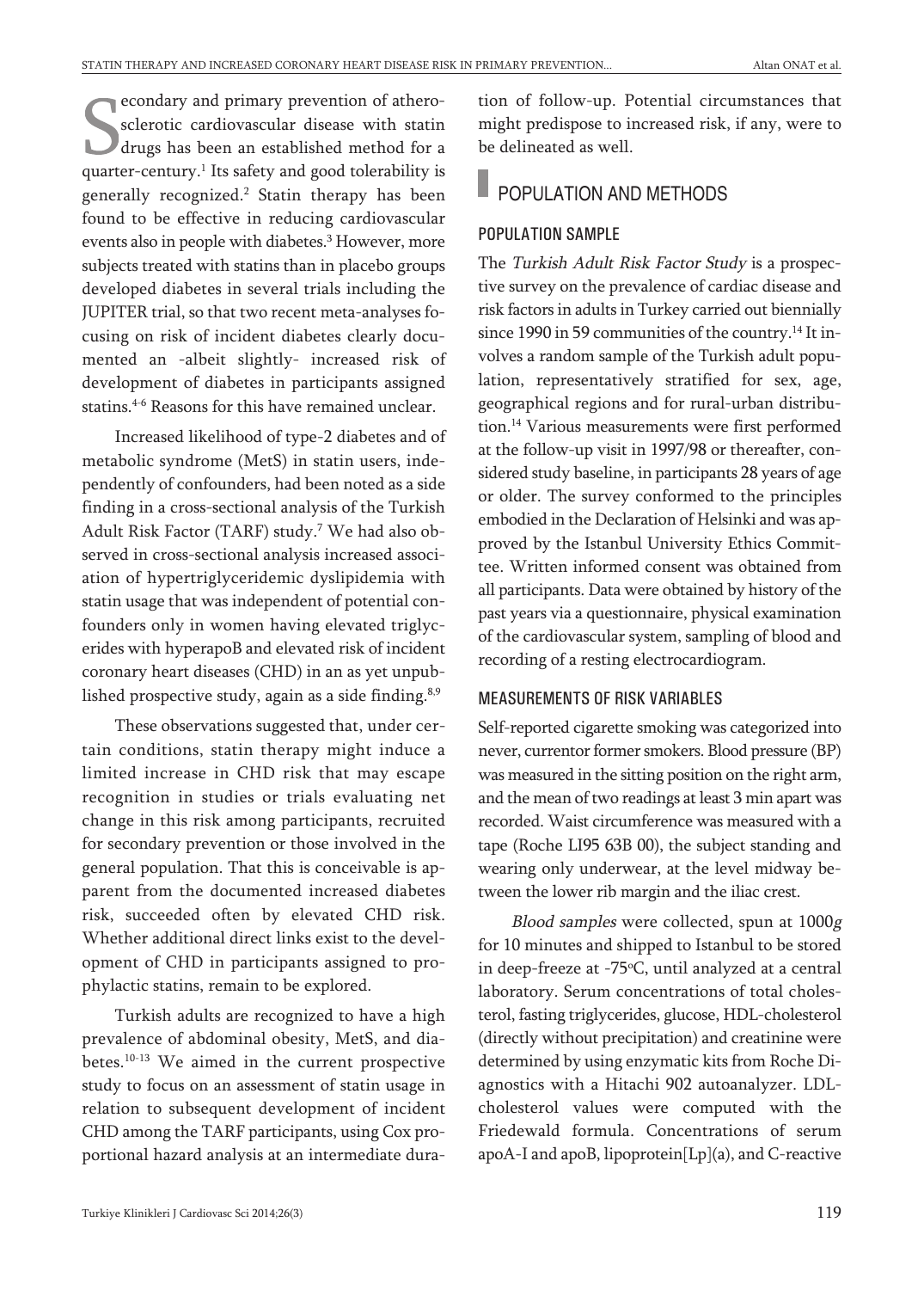protein (CRP) were measured by Behring kits and Behring nephelometry (Behring Diagnostics, Marburg, Germany, or Westwood, MA). Plasma fibrinogen levels were assayed after an overnight fast in sodium citrate containing vacutainers by the modified Clauss method using Behring Fibrintimer II coagulometer and Multifibren U kit.

#### DEFINITIONS AND OUTCOMES

Individuals with the MetS were identified when 3 out of the 5 criteria of the National Cholesterol Education Program (ATP-III) were met, modified for prediabetes (fasting glucose 100-125 mg/dL and further for male abdominal obesity using as cutpoint ≥95 cm, as assessed in the Turkish Adult Risk Factor study. 8,15,16

Nonfatal CHD was identified by presence of angina pectoris, a history of myocardial infarction with or without accompanying Minnesota codes of the electrocardiography (ECG) or a history of myocardial revascularization. <sup>17</sup> Typical angina and, in women, age >45 years were prerequisite for a diagnosis when angina was unaccompanied by ECG alterations. ECG changes of "ischemic type" of greater than minor degree (Codes 1.1-2, 4.1-2, 5.1- 2, 7.1) were considered as myocardial infarct sequelae or myocardial ischemia, respectively. CHD death comprised death from heart failure of coronary origin or fatal coronary event.

#### DATA ANALYSIS

Descriptive parameters were shown as mean ± standard deviation, or in percentages. Due to the skewed distribution, log-transformed (geometric) values were used for Lp(a), triglycerides and CRP. Two-sided t-tests and Pearson's chi-square tests were used to analyze the differences in means and proportions between groups. Baseline was defined as the survey of first recording of statin usage, or first recruitment among non-users at or after the 1997/98 survey. Participants (n=486; 13.2%) with no follow-up were excluded. Surveys 1997/98 to 2001/'02 constitute baseline in four-fifths of the participants. Effect of statin usage on incident CHD was tested first by estimating mean time to event with the Kaplan-Meier method, after exclusion of the cohort with prevalent CHD at baseline examination. Cox proportional hazards regression was then used to yield risk coefficients for each independent risk variable, estimating the related hazard ratio (HR, and 95% confidence intervals), expressed per 1 SD increment of continuous variables. A value of  $p<0.05$  on the two-sided test was considered statistically significant. Statistical analyses were performed using SPSS-10 for Windows (SPSS Inc., Chicago, Ill).

# **RESULTS**

At baseline, 5.6% of men and 12.2% of women (p<0.001) were medicated with statins (270 of 2959 persons) in primary coronary prevention. Mean follow-up was 7.9±3.73 years (total follow-up 23,380 person-years). Incident CHD developed in 14.3 (men) and 16.4 (women) per 1000 person-years.

Clinical characteristics at baseline examination are available in Table 1, stratified by gender and statin usage. Participants treated with statins were overall 4.3±0.9 years older, had significantly higher waist girth, BP, total cholesterol, fasting glucose and triglycerides, had significantly higher apoA-I  $(1.438 \text{ vs } 1.336 \text{ g/L}, \text{p} < 0.001)$ , lower physical activity grades, and were fewer current smokers. HDLand LDL-cholesterol levels were similar. In contrast, as information added to Table 1, nonHDLcholesterol values ≥160 mg/dl were displayed in 48.4% of statin users vs 30.3% in non-users (p<0.001). Women treated with statins additionally had significantly higher plasma fibrinogen, Lp(a) and CRP levels. Interestingly, apoB levels were lower among male and female statin users combined (1.085 vs 1.17 g/L, p=0.04). Mean Framingham risk score (using total cholesterol) among non-users was 4.50 points vs. 8.74 in statin users, and 3.7 points difference was derived merely from age difference, leaving 0.5 point difference for the remaining factors.

Change in adiposity measures over the follow-up period was examined in paired samples stratified to statin usage. Increase in body mass index (BMI) (p<0.001 in each) was observed in 2297 non-using individuals from 27.5 to 28.7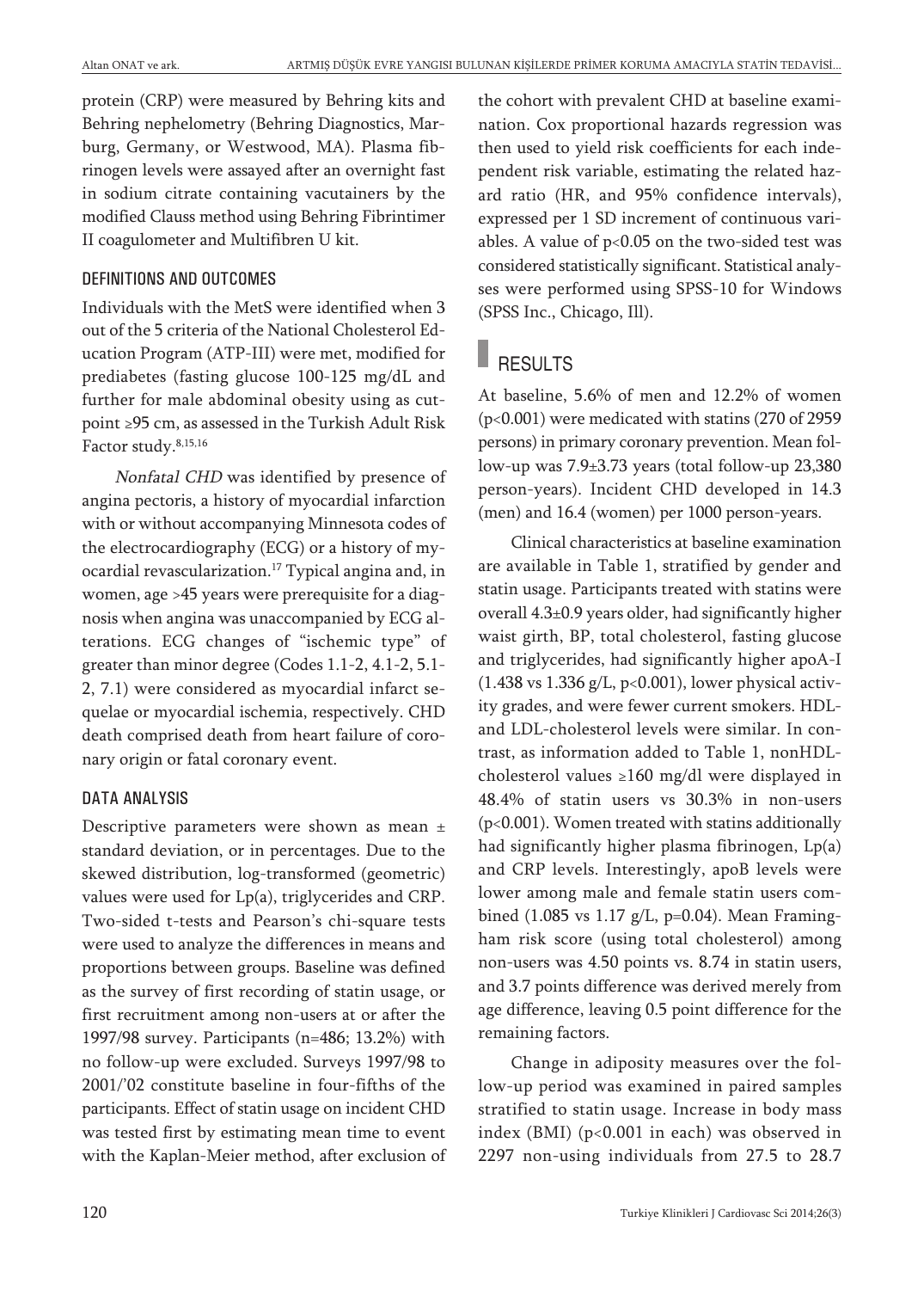| <b>TABLE 1:</b> Baseline characteristics of the study sample, by gender and statin usage (n=2959). |      |                                   |                                             |         |                                   |                                               |         |
|----------------------------------------------------------------------------------------------------|------|-----------------------------------|---------------------------------------------|---------|-----------------------------------|-----------------------------------------------|---------|
|                                                                                                    | n    | Non-statin user<br><b>Mean SD</b> | Men<br><b>Statin user</b><br><b>Mean SD</b> | p-value | Non-statin user<br><b>Mean SD</b> | Women<br><b>Statin user</b><br><b>Mean SD</b> | p-value |
| Sex, n, %                                                                                          | 2959 | 1341                              | 79 5.6%                                     |         | 1348                              | 191 12.4%                                     | < 0.001 |
| Age, yrs                                                                                           | 2959 | $49.1 \pm 12.2$                   | $52.1 \pm 10.7$                             | 0.034   | $48.2 \pm 12$                     | $53.3 + 9.3$                                  | < 0.001 |
| Waist circumfer, cm                                                                                | 2937 | $93.6 \pm 10.9$                   | $99.3 + 9.8$                                | < 0.001 | 90±12.7                           | $95.8 \pm 12.2$                               | < 0.001 |
| Systolic BP, mmHq                                                                                  | 2959 | $126.3 \pm 21.6$                  | 129.6±19.2                                  | 0.19    | $131.5 \pm 25$                    | $139 + 24$                                    | < 0.001 |
| Diastolic BP, mmHq                                                                                 | 2959 | $80.5 \pm 12.4$                   | $82.5 \pm 11.6$                             | 0.16    | $82.3 \pm 13.6$                   | $84.5 \pm 13$                                 | 0.029   |
| Total cholest, mg/dl                                                                               | 2939 | 181.2±36.3                        | 198.1±46.1                                  | 0.002   | $187 + 37$                        | $205 + 45$                                    | < 0.001 |
| LDL cholest, mg/dl                                                                                 | 2002 | $112.4 \pm 30.6$                  | $112.9 \pm 39$                              | 0.93    | $116.7 \pm 31$                    | 120±40.7                                      | 0.36    |
| HDL cholest, mg/dl                                                                                 | 2856 | $37.3 \pm 11.5$                   | $36.6 \pm 10.2$                             | 0.57    | $45.2 \pm 12.5$                   | $46.6 \pm 12.2$                               | 0.16    |
| F.triglyceride <sup>1</sup> mg/dl                                                                  | 2106 | $132 + 1.71$                      | 189.6±1.75                                  | < 0.001 | $113.2 \pm 1.65$                  | $149.5 \pm 1.75$                              | < 0.001 |
| NonHDL-chol, mg/dl                                                                                 | 2845 | 143.8±36.8                        | $160.3 + 43$                                | 0.001   | $141.7 \pm 37.2$                  | 158.5±45.2                                    | < 0.001 |
| Fast glucose, mg/dl                                                                                | 2462 | 98.6±27                           | 116±49.6                                    | 0.006   | 99.6±28                           | 110±47.7                                      | 0.006   |
| ApolipoproteinA-I, q/L                                                                             | 849  | $1.245 \pm 0.29$                  | $1.352 \pm 0.27$                            | 0.088   | $1.425 \pm 0.32$                  | $1.465 \pm 0.21$                              | 0.18    |
| Apolipoprotein B, q/L                                                                              | 974  | $1.17 \pm 0.36$                   | $1.08 \pm 0.38$                             | 0.24    | $1.173 \pm 0.43$                  | $1.087 + 0.31$                                | 0.10    |
| Lipoprotein(a) <sup>1</sup> mg/dl                                                                  | 169  | $10.7 \pm 3.4$                    | $9.77 \pm 3.4$                              | 0.80    | $9.03 \pm 3.23$                   | $13.2 \pm 2.84$                               | 0.13    |
| $Lp(a)^{1}$ final exam.                                                                            | 1950 | $9.31 \pm 2.84$                   | $11.5 \pm 3.50$                             | 0.21    | $11.2 \pm 2.90$                   | $14.4 \pm 2.79$                               | 0.01    |
| Creatinine, mg/dl                                                                                  | 2027 | $.99 + 0.20$                      | $1.06 \pm 0.25$                             | 0.014   | $.83 \pm 0.45$                    | $.82{\pm}0.19$                                | 0.92    |
| Fibrinogen, g/dl                                                                                   | 2302 | $3.12 \pm 1.06$                   | $3.12 \pm 0.75$                             | 1.00    | $3.35 \pm 1.02$                   | $3.56 \pm 0.97$                               | 0.017   |
| C-react.prot., <sup>1</sup> mg/L                                                                   | 1809 | $2.54 \pm 1.51$                   | $2.56 \pm 1.46$                             | 0.88    | $2.54 \pm 1.50$                   | $2.75 \pm 1.41$                               | 0.014   |
| Phys. activity grade                                                                               | 2944 | $2.45 \pm 1.04$                   | $2.22 \pm 0.90$                             | 0.055   | $2.21 \pm 0.71$                   | $2.03 \pm 0.62$                               | < 0.001 |
| Current; past smokers, %                                                                           | 2951 | 51.5; 21.8                        | 34.2; 35.4                                  | 0.004   | 19.5; 3.6                         | 14.7; 5.2                                     | 0.19    |
| Diabetes baseline, n,%                                                                             | 2959 | 69; 5.1                           | 25, 31.6                                    | < 0.001 | 75, 5.6                           | 42:22                                         | < 0.001 |
| Incident CHD, n, % <sup>‡</sup>                                                                    | 2959 | 146; 10.9                         | 24; 30.4                                    | < 0.001 | 168; 12.5                         | 43; 22.5                                      | < 0.001 |

¶ log-transformed values, SD range is obtained by dividing or multiplying with the given SD.

‡ Newly developing CHD after exclusion of prevalent CHD cases.

BP: Blood pressure; CHD: Coroner heart disease; Lp: Lipoprotein.

 $kg/m<sup>2</sup>$  and in 203 statin users from 30.9 to 31.6 kg/m2 . Similarly, waist circumference widened (p<0.001 in each) in 2355 non-using individuals from 91.1 to 94.3 cm and in 203 statin users from 95.5 to 98.3 cm. Moreover, serum apoB value, available in 660 non-using paired samples, declined in the follow-up from  $1.164 \pm 0.4$  to  $1.048$  $\pm 0.33$  g/L whereas it remained similar (p=0.65) in 76 statin users (1.076±0.38 vs. 1.061±0.29 g/L).

Kaplan-Meier analysis was performed for statin usage by stratifying the study sample to gender, across age 50 years and status of statin usage (Table 2). Mean time to incident CHD was 12.1±0.05 years among 2689 non-users, 9.81±0.32 years in 314 statin users. Log rank was <0.0001 in each analysis displaying curves that separated early and steadily throughout the entire followup, including that for changed statin usage (Table 2, Figure 1). While incident CHD developed in 10.9% and 12.5% of men and women, respectively, not subject to lipid-lowering therapy, this risk was 30.4% and 22.5%, respectively, among statin users (p<0.0001 in each). The difference corresponded to an absolute risk of 24.7 and 12.7 per 1000 personyears in men and women, respectively; in other words, of every 40 men and every 79 women using statins, 1 each developed CHD in 1 year in excess of non-users. Of statin users developing CHD, only 23.6% had diabetes at baseline.

Table 3 shows Cox regression analysis for incident CHD, adjusted for sex, age, statin therapy and other established risk factors. HR for statin usage was 2.42 (95% CI 1.80; 3.25).We stratified the sample to presence of MetS and obtained con-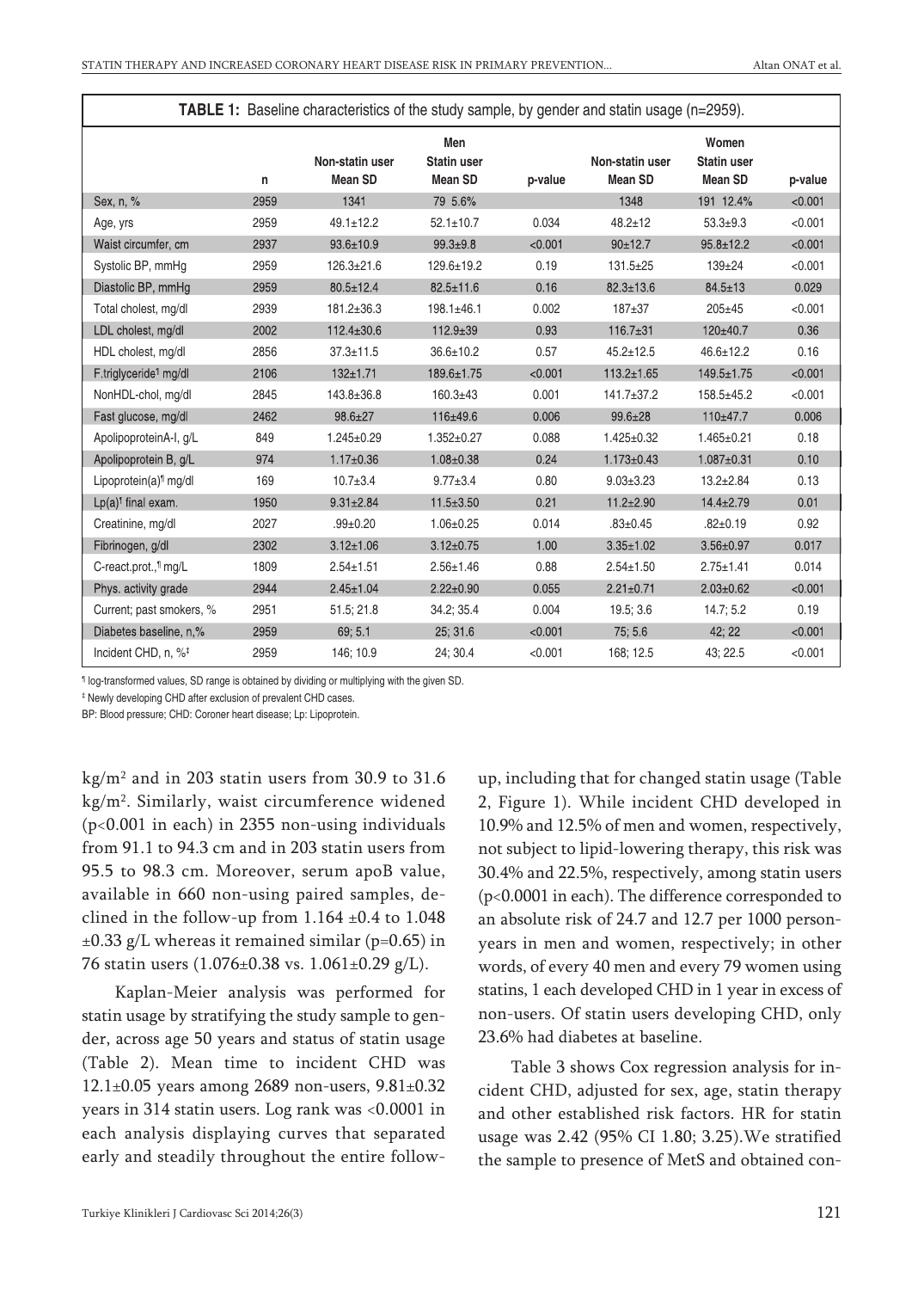|                   | TABLE 2: Results of Kaplan-Meier tests for statin usage at baseline in stratified participants. |                 |                          |                            |             |                  |  |
|-------------------|-------------------------------------------------------------------------------------------------|-----------------|--------------------------|----------------------------|-------------|------------------|--|
|                   | Mean duration to CHD, years                                                                     |                 | CHD/Partic. <sup>†</sup> | CHD/Particip. <sup>†</sup> |             | Log Rank p-value |  |
|                   | Non-user                                                                                        | User            | Non-user                 | User                       | Non-us/User |                  |  |
| Men & women       | $12.1 \pm 0.05$                                                                                 | $9.81 \pm 0.32$ | 314/2689                 | 67/270                     | 11.7/24.8   | < 0.0001         |  |
| Men               | $12.1 \pm 0.07$                                                                                 | $9.39 \pm 0.59$ | 146/1341                 | 24/79                      | 10.9/30.4   | < 0.0001         |  |
| Women             | $12.0+0.08$                                                                                     | $9.89 \pm 0.89$ | 168/1348                 | 43/191                     | 12.5/22.5   | < 0.0001         |  |
| Age $<$ 50 yrs    | $12.6 \pm 0.04$                                                                                 | $10.9 + 0.50$   | 101/1599                 | 14/71                      | 6.3/19.7    | < 0.0001         |  |
| Age $\geq 50$ yrs | $11.2 \pm 0.11$                                                                                 | $9.22 \pm 0.41$ | 213/1090                 | 53/199                     | 19.5/26.6   | < 0.0001         |  |
|                   | Men                                                                                             | Women           | Men                      | Women                      | M/W         |                  |  |
| Non-user          | $12.2 \pm 0.08$                                                                                 | $12.1 \pm 0.07$ | 133/1310                 | 154/1306                   | 10.2/11.8   | < 0.0001         |  |
| Discontinuer      | $9.55 \pm 0.70$                                                                                 | $9.17 \pm 0.33$ | 15/48                    | 26/120                     | 21.3/21.7   | < 0.0001         |  |
| Late starter*     | $10.4 \pm 0.65$                                                                                 | $10.4 \pm 0.61$ | 13/31                    | 14/42                      | 41.9/33.3   | < 0.0001         |  |
| Persistent        | $9.3 \pm 1.02$                                                                                  | $9.4 \pm 0.71$  | 9/31                     | 17/71                      | 29/23.9     | < 0.0001         |  |

\* Participants (n=73) who initiated statin therapy later on at follow-up and were included among non-users at baseline.

<sup>Ť</sup> No. incident cases/No. at risk.

M/VW: Men/Women.

ferring of similar magnitude in CHD risk by usage of statins in men, regardless of MetS. In contrast, among women treated with statins, only females with MetS displayed significantly raised HRs whereas statin treatment in females without MetS conferred no significant independent risk; instead, their risk imparted by diabetes and nonHDL-cholesterol levels were high, contrasted to males.

Table 4 shows logistic regression analysis in a subset in whom serum Lp(a) measurements were available at baseline and final examinations for association with baseline statin usage, adjusted for sex, age and presence of diabetes.Assessed in few individuals at baseline, Lp(a) concentrations (OR 1.12 [1.004; 1.25]) and diabetes at final examination were significantly associated with statin medication in combined sexes. The association with Lp(a) was significant in men at an OR 1.19, did not reach significance in women, at an OR 1.08.

### **DISCUSSION**

In this large population-based, 8-year prospective study, we investigated the independent effect of statin usage in primary prevention against CHD risk in a sample that had a relatively high prevalence of abdominal obesity. Statin was medicated at baseline examination in 270 adults (9.1%) in individuals who had significantly higher values of MetS components (excepting HDL-cholesterol), lower apoB, were fewer current smokers; and women additionally had significantly higher plasma



**FIGURE 1:** Kaplan-Meier curves in men and women remaining free of CHD over a 10-year period, stratified to groups of no medication (n=2689), discontinuation (n=168), late starting (n=73) and persistent usage (n=102) of statins (Log rank <0.0001 in each). (See color figure at

http://www.turkiyeklinikleri.com/journal/cardiovascular-sciences/1306-7656/)

fibrinogen, Lp(a) and CRP levels. Noteworthy, apoA-I levels were higher among statin users, while LDL-cholesterol levels were similar to non-users.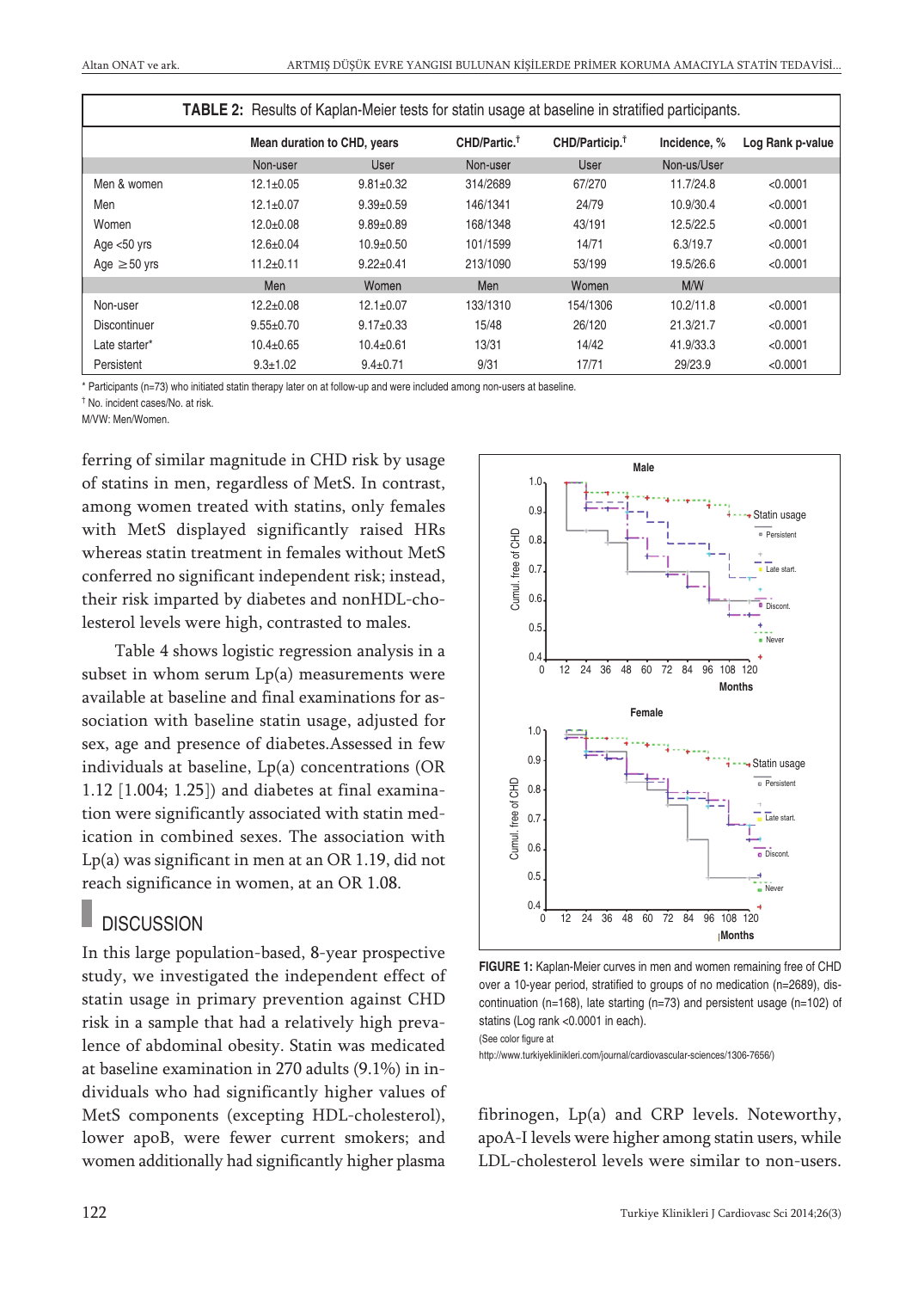| TABLE 3: Cox regression models for incident CHD in men and women, stratified by presence of MetS* |                      |                       |                     |                       |                     |                       |  |
|---------------------------------------------------------------------------------------------------|----------------------|-----------------------|---------------------|-----------------------|---------------------|-----------------------|--|
|                                                                                                   | Total                |                       |                     | Men                   |                     | Women                 |  |
|                                                                                                   | <b>HR</b>            | 95% CI                | <b>HR</b>           | 95% CI                | <b>HR</b>           | 95% CI                |  |
| Total sample                                                                                      |                      | 359/2810 <sup>+</sup> |                     | 163/1353 <sup>t</sup> |                     | 196/1457 <sup>t</sup> |  |
| Sex, female                                                                                       | 1.25                 | 0.96; 1.62            |                     |                       |                     |                       |  |
| Age, 11 years                                                                                     | 1.54                 | 1.38; 1.71            | 1.59                | 1.35; 1.86            | 1.51                | 1.31; 1.75            |  |
| Statin usage                                                                                      | 2.42                 | 1.80; 3.25            | 3.20                | 1.94; 5.27            | 2.22                | 1.54; 3.21            |  |
| Current vs never smoking                                                                          | 1.27                 | 0.97; 1.67            | 1.60                | 1.08; 2.38            | 1.01                | 0.66; 1.55            |  |
| Presence of diabetes, y/n                                                                         | 2.15                 | 1.60; 2.90            | 1.46                | 0.90; 2.38            | 3.03                | 2.06; 4.46            |  |
| Waist circumference, 12 cm                                                                        | 1.27                 | 1.13; 1.43            | 1.27                | 1.05; 1.53            | 1.28                | 1.10; 1.48            |  |
| Systolic BP, 24 mmHg                                                                              | 1.27                 | 1.15; 1.43            | 1.33                | 1.13; 1.61            | 1.21                | 1.05; 1.40            |  |
| NonHDL-chol., 35 mg/dl                                                                            | 1.23                 | 1.11; 1.32            | 1.23                | 1.04; 1.42            | 1.23                | 1.07; 1.37            |  |
| HDL-cholesterol, 12 mg/dl                                                                         | 0.82                 | 0.73; 0.93            | 0.85                | 0.71; 1.05            | 0.78                | 0.68; 0.92            |  |
| <b>Without MetS</b>                                                                               | 99/1428 <sup>+</sup> |                       | 56/745 <sup>+</sup> |                       | 43/683 <sup>+</sup> |                       |  |
| Sex, female                                                                                       | 1.29                 | 0.78; 2.13            |                     |                       |                     |                       |  |
| Age, 11 years                                                                                     | 1.67                 | 1.40; 2.00            | 1.82                | 1.41; 2.33            | 1.52                | 1.15; 2.02            |  |
| Statin usage                                                                                      | 1.82                 | 0.89; 3.73            | 2.97                | 1.09; 8.09            | 1.34                | 0.46; 3.90            |  |
| Current vs never smoking                                                                          | 1.42                 | 0.86; 2.37            | 1.69                | 0.86; 3.31            | 1.28                | 0.56; 2.93            |  |
| Presence of diabetes, y/n                                                                         | 2.99                 | 1.40; 6.40            | 2.22                | 0.88; 5.57            | 4.42                | 1.04; 18.8            |  |
| Waist circumference, 12 cm                                                                        | 1.46                 | 1.15; 1.84            | 1.53                | 1.08; 2.18            | 1.43                | 1.04; 1.97            |  |
| Systolic BP, 24 mmHg                                                                              | 1.21                 | 0.95; 1.50            | 1.24                | 0.89; 1.73            | 1.18                | 0.82; 1.69            |  |
| NonHDL-chol., 35 mg/dl                                                                            | 1.23                 | 1.04; 1.52            | 1.15                | 0.87; 1.47            | 1.37                | 1.04; 1.80            |  |
| HDL-cholesterol, 12 mg/dl                                                                         | 0.92                 | 0.75;1.13             | 0.94                | 0.70; 1.25            | 0.89                | 0.65; 1.18            |  |
| <b>With MetS</b>                                                                                  |                      | 260/1381 <sup>+</sup> |                     | 107/607 <sup>t</sup>  |                     | 153/774 <sup>t</sup>  |  |
| Sex, female                                                                                       | 1.17                 | 0.85; 1.61            |                     |                       |                     |                       |  |
| Age, 11 years                                                                                     | 1.48                 | 1.30; 1.69            | 1.51                | 1.22; 1.86            | 1.51                | 1.28; 1.78            |  |
| Statin usage                                                                                      | 2.59                 | 1.87; 3.60            | 3.40                | 1.91; 6.05            | 2.41                | 1.62; 3.60            |  |
| Current vs never smoking                                                                          | 1.23                 | 0.89; 1.70            | 1.57                | 0.96; 2.58            | 0.96                | 0.58; 1.59            |  |
| Presence of diabetes, y/n                                                                         | 1.96                 | 1.41; 2.71            | 1.25                | 0.71; 2.22            | 2.82                | 1.87; 4.26            |  |
| Waist circumference, 12 cm                                                                        | 1.15                 | 1.001; 1.33           | 1.09                | 0.85; 1.38            | 1.20                | 1.00; 1.41            |  |
| Systolic BP, 24 mmHg                                                                              | 1.24                 | 1.10; 1.43            | 1.33                | 1.07; 1.65            | 1.21                | 1.02; 1.43            |  |
| NonHDL-chol., 35 mg/dl                                                                            | 1.19                 | 1.07; 1.32            | 1.23                | 1.04; 1.52            | 1.15                | 1.00; 1.32            |  |
| HDL-cholesterol, 12 mg/dl                                                                         | 0.83                 | 0.71; 0.98            | 0.87                | 0.65; 1.15            | 0.78                | 0.65; 0.95            |  |

Cases of prevalent CHD excluded.

Units following the independent variables denote 1 standard deviation.

Eighty males and 188 females were statin users; 93 males and 112 females had diabetes at baseline.

Former smoking, included in each model, was not significant in any. Significant values are highlighted in boldface.

† Number of cases/number at risk

\*Sum covariates were missing in 5% of the sample.

| <b>TABLE 4:</b> Logistic regression for the association of statin usage in participants with serum lipoprotein(a),<br>measured at baseline and final examinations. |           |                       |           |                      |           |                       |  |
|--------------------------------------------------------------------------------------------------------------------------------------------------------------------|-----------|-----------------------|-----------|----------------------|-----------|-----------------------|--|
|                                                                                                                                                                    |           | Total                 |           | Men                  |           | Women                 |  |
|                                                                                                                                                                    | <b>HR</b> | 95% CI                | <b>HR</b> | 95% CI               | <b>HR</b> | 95% CI                |  |
| At baseline                                                                                                                                                        |           | 71/129 <sup>+</sup>   |           | $20/48$ <sup>t</sup> |           | $51/81$ <sup>t</sup>  |  |
| Sex, female                                                                                                                                                        | 2.46      | 1.12; 5.41            |           |                      |           |                       |  |
| Age, 11 years                                                                                                                                                      | 2.02      | 1.28; 3.15            | 1.88      | 0.94:3.80            | 2.13      | 1.24; 4.19            |  |
| Lipoprotein(a) <sup>1</sup> mg/dl 3-fold                                                                                                                           | 1.20      | 0.95:1.52             | 1.01      | 0.70; 1.46           | 1.41      | 0.99; 2.01            |  |
| Presence of diabetes                                                                                                                                               | 2.01      | 0.72:5.58             | 1.92      | 0.40:9.20            | 2.20      | 0.53:9.07             |  |
| Final examination                                                                                                                                                  |           | 174/1950 <sup>+</sup> |           | 64/908 <sup>t</sup>  |           | 110/1042 <sup>t</sup> |  |
| Sex, female                                                                                                                                                        | 0.73      | 0.52; 1.03            |           |                      |           |                       |  |
| Age, 11 years                                                                                                                                                      | 1.38      | 1.18; 1.62            | 1.33      | 1.04; 1.67           | 1.44      | 1.17; 1.78            |  |
| Lipoprotein(a) <sup>1</sup> mg/dl 3-fold                                                                                                                           | 1.12      | 1.004; 1.25           | 1.19      | 1.003; 1.40          | 1.08      | 0.93; 1.25            |  |
| Presence of diabetes                                                                                                                                               | 3.57      | 2.51:5.09             | 2.46      | 1.42: 4.26           | 4.78      | 2.99: 7.62            |  |

¶ log-transformed values. † Number of users/total participants involved

350 individuals had diabetes at final examination.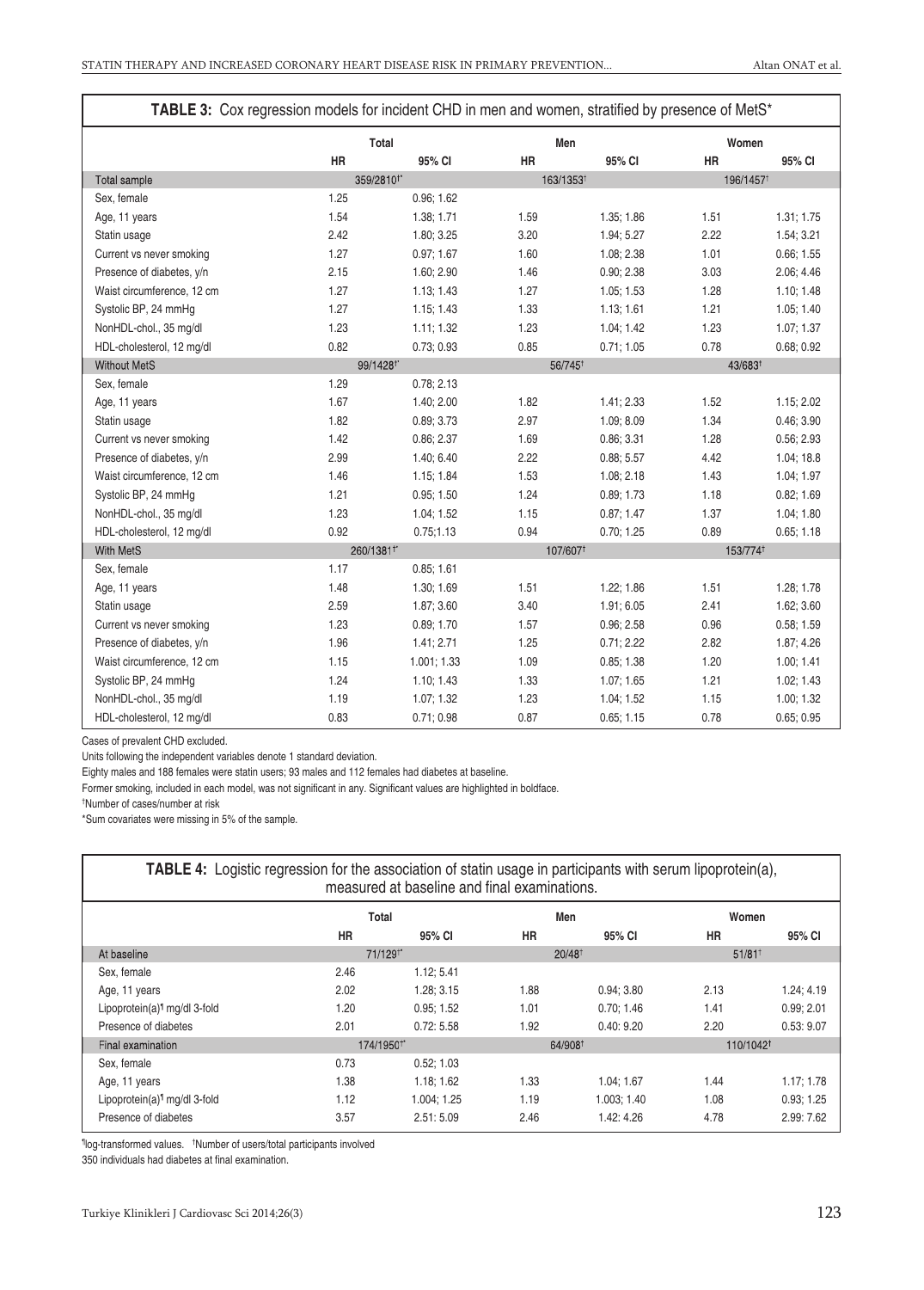Kaplan-Meier analyses (taking also into account change in statin status over time) demonstrated in statin users highly significantly separating curves for incident CHD, compared with non-users. Cox regression analysis for incident CHD disclosed an HR of 2.42 (95% CI 1.80; 3.25) for statin usage, after adjustment for conventional risk factors, and irrespective of MetS-status in males. This risk imparting may be attributed to an Lp(a)-modifying effect of statins, with or without mediation of autoimmune activation, which presumably contributed significantly to the CHD risk.

Validity of conclusions on net effect in statin users on the whole, cannot necessarily be applied to subgroups of populations in whom a null-effect or an adverse effect may be concealed. Our findings suggest that people with abdominal obesity and hypertriglyceridemia are at risk of statins mediating a modification in Lp(a) concentrations.

#### INDICATION OF STATINS AND RISK PROFILE OF RELATED PARTICIPANTS

Half of participants on statin drugs had nonHDLcholesterol concentrations exceeding 160 mg/dl, the threshold recommended by ATP-III guidelines for primary prevention with statins. <sup>15</sup> HDL-cholesterol exhibited evidence of impaired atheroprotection, particularly in individuals without MetS. Kaplan-Meier analyses yielded a 10-year CHD risk of over 20% in strata of the sample with lipid-lowering therapy. Hence, statin administration appears to be appropriately indicated.

HDL-dysfunction in individuals without MetS seemed to be clearly linked to enhanced inflammation largely mediating a wide waist, while in those with MetS, the CHD risk conferredby waist circumference became attenuated to a great extent concomitantly with a less common HDL dysfunctionality (due to low HDL-C selected by a definition serving as referent). Findings suggest that a pro-inflammatory state (along with HDL dysfunction) develops among middle-aged Turkish men before they acquire the MetS components that currently define MetS. Enhanced inflammation and HDL dysfunction may originate from excess oxidized phospholipids situated on Lp(a) in men; in women having elevated Lp(a) levels, the statin effect may get prominence only after autoimmune activation leads to MetS.

#### DIABETOGENIC (AND POSSIBLE ATHEROGENIC) EFFECT OF STATINS IN CERTAIN POPULATION SUBSETS

Our hypothesis offers an explanation as to why statins clearly have the potentiality to induce diabetes.5,6,18 The large JUPITER and PROSPER trials of all 13 trials evaluated were the ones disclosing the highest (1.3-fold) odds for diabetes risk in individuals on statin treatment: older age, higher BMI and C-reactive protein (CRP), impaired HDL dysfunction, a high proportion of elevated triglycerides and impaired fasting glucose were characteristics, compared to other trials. <sup>6</sup> A study on 42,000 beneficiaries of Taiwan National Health Insurance evaluated outcomes at 7.2 years among statin users in the general population. <sup>18</sup> Though statin users had overall fewer major cardiovascular events (HR 0.91), HR of diabetes development was increased (1.15 [95%CI 1.08 to 1.22]). Subjects with statin-mediated diabetes had a significantly increased risk of cardiovascular events (HR 1.38) compared with nondiabetic controls. In analyzing the ~154,000 postmenopausal women of the Women's Health Initiative, 7% of whom was taking statin drugs at baseline, statin use was found to increase diabetes risk at a HR 1.48 (95% CI 1.38; 1.59), after adjusting for multiple potential confounders and regardless of types of statin medication and presence of cardiovascular disease.<sup>19</sup>

Compared with lower dose statin therapy, atorvastatin 80 mg/day increased new-onset diabetes by 24% when 2 or more (MetS) risk factors for diabetes existed at baseline in the TNT and IDEAL trials, suggesting the special role of proneness to MetS in the potential diabetogenic effect of statins.<sup>20</sup>

A paradoxical progression of atherosclerosis (carotid intima-media thickness) with greater LDLcholesterol reduction during ezetemibe therapy was observed in 159 patients with coronary artery disease treated with a statin and randomized to ezetimibe within ARBITER 6-HALTS trial. <sup>21</sup> Given the patient group characterized by susceptibility to impaired glucose tolerance (predominance of mid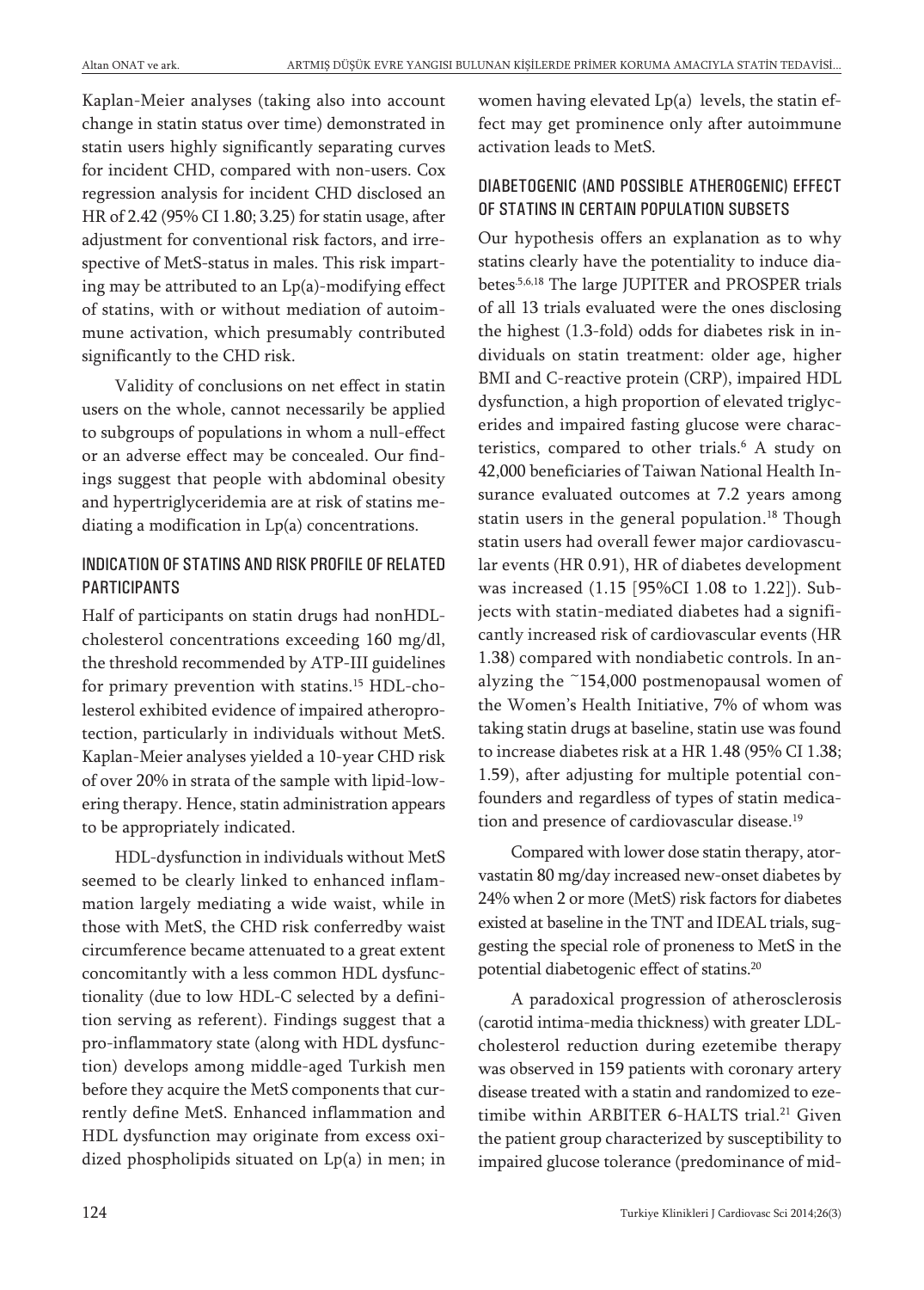dle-aged and elderly non-smoking male adults, high prevalence of abdominal obesity, impaired fasting glucose and diabetes), the progression in carotid intima-media thickness increasing linearly with greater LDL-cholesterol reduction suggests that ezetimibe and/or statins induced a mechanism similar to that observed in patients with rheumatoid arthritis preceding its clinical onset. <sup>22</sup> In a recent report of the Swedish Obese Subjects study on bariatric surgery and long-term cardiovascular effects, lipid-lowering medication among the adjusted variables emerged a significant independent factor conferring a 2-fold HR for total cardiovascular end-points in men. 23

The argument against our main finding that subjects receiving statins had a higher risk to begin with is not justified since the higher risk was related only to a moderate age difference and not to other risk factors comprised in the Framingham risk score. Over twice a risk in statin users than in nonusers persisted after adjustment for age and other conventional factors. The characteristics of statin users to tend to impaired glucose tolerance and hypertriglyceridemic waist phenotype are crucial.

#### OBSERVATIONS SUGGESTIVE OF UNDERLYING EXCESS Lp(a) AND ITS OXIDIZED PHOSPHOLIPIDS

Participants treated at baseline with statins had lower apoB than those not treated, despite having similar LDL-C levels; this can be ascribed to Lp(a) being comprised in an immune complex whereby  $Lp(a)$  protein mass was not assayable while  $Lp(a)$ cholesterol was contained in the measured non-HDL-cholesterol. Since apoA-I concentrations were significantly higher in statin-treated individuals, it may be presumed that apoA-I was aggregated to Lp(a) to form an immune complex.

Lp(a) protein mass is generally quantified using immunoassay methods. Signals produced by different antibodies to apo(a) (due to varying number of kringle 4 repeats) have been suggested to account for a degree of variability of Lp(a) measurements. <sup>24</sup> Data in Fig. 5 of the study by Baudhuin and associates provide evidence in numerous samples of a) lower than anticipated Lp(a) mass as well as of b) a wide range of intermediate and elevated  $Lp(a)$  mass with undetectable  $Lp(a)$  cholesterol by ultracentrifuge (highly correlated with whole serum Lp(a) cholesterol). <sup>24</sup> Discrepancy in both sets of samples is consistent with Lp(a) protein being involved in an autoimmune process. Complexes of ß2-glycoprotein I-Lp(a) have been, indeed, found associated with stable CHD, and immunoassay results have been pointed out to be potentially interfered, due to failure by capture antibodies to recognize oxidized epitopes. 25

#### GENDER AND PRESENCE OF MetS MODULATE THE NET STATIN EFFECT

Cox analyses showed that the whole of excess CHD risk documented in Kaplan-Meier analyses cannot be accounted for by an inherent excess risk of individuals subjected to statin therapy. We found a robust association of a 2-3-fold CHD risk among statin users with MetS independent of conventional risk factors, especially nonHDL-cholesterol. However, in individuals without MetS, findings were consistent with different mediation: whereas statin usage in women seemed to mediate increases in Lp(a) and triglycerides, statins appeared to induce an otoimmune activation in men whereby Lp(a) and triglyceride levels declined, and the significant risk imparted by the presumed immune complex formation rested nearly solely on statin usage, as judged by a loss of nonHDL-cholesterol's association with CHD risk.

#### FURTHER EVIDENCE FOR STATIN ADMINISTRATION MOD-IFYING Lp(a), AND EXPLANATION

Statins either do not affect  $Lp(a)$  levels or cause an increase, often dose dependent. 26-28 When one evaluates changes in  $Lp(a)$  in response to statins as a mean percentage change from baseline in the same patients, an increase in  $Lp(a)$  is consistently seen among patients.<sup>27-30</sup> It may be postulated that the statin-mediated increase in Lp(a) levels and the associated CHD risk are confined to subjects with enhanced low-grade inflammation. Gonbert et al. stated that statins might possibly induce modulation of apo(a) proteolysis when administered for a prolonged period and urged the assessment of the role of statins in the fragmentation of the apo(a)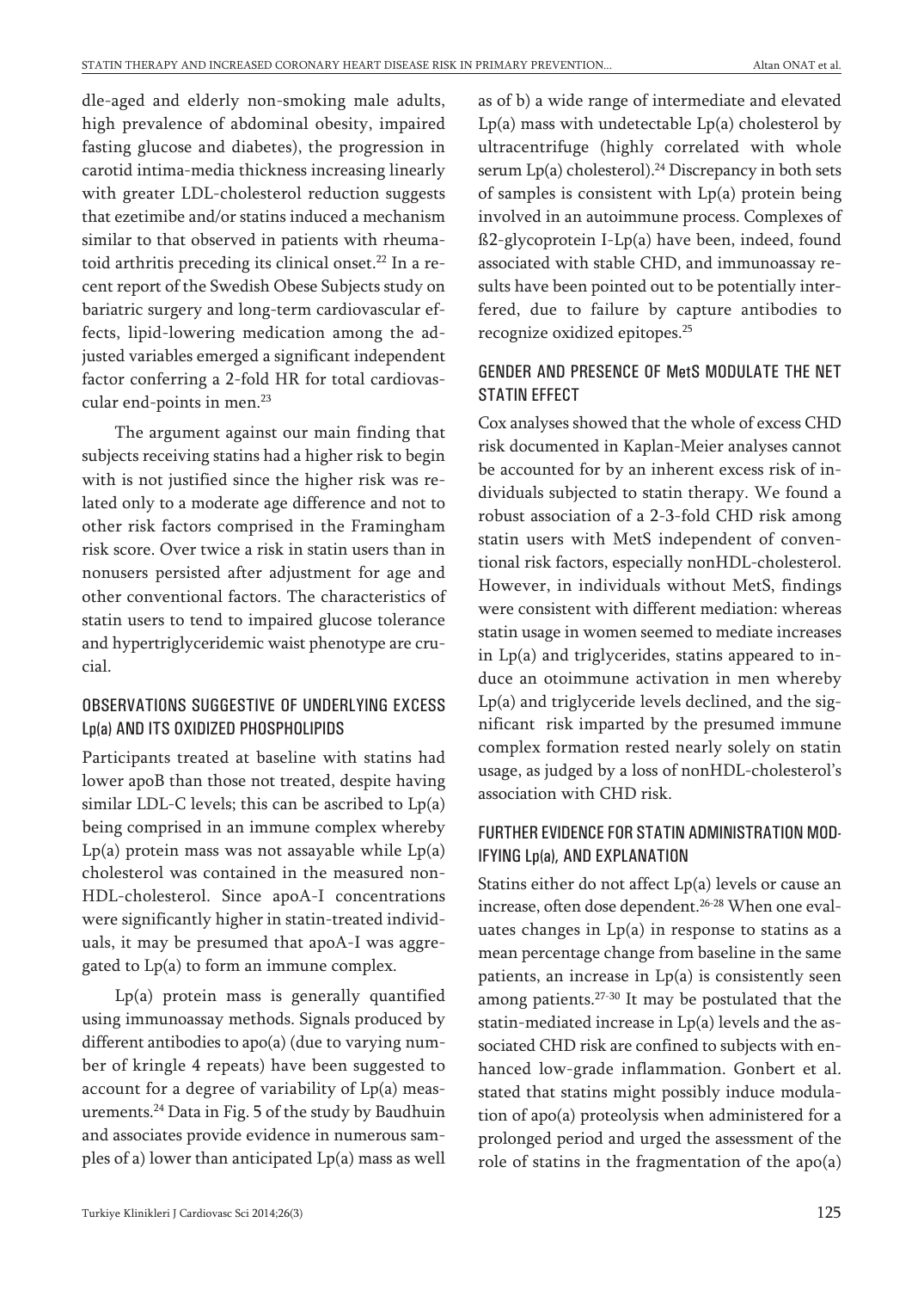moiety. <sup>26</sup> The permeability-glycoprotein transport system might conceivably be interacted by antibodies against apo(a) glycoprotein of Lp(a), via inhibition by statins, which may be contributing to elevated cardiovascular risk. 31

Poor LDL-cholesterol lowering by statins was observed among apoE ε4 allele carriers, but the link of statins to hypertriglyceridemic dyslipidemias is independent of apoE genotype according to our reported and unpublished observations. 7,32,33

In a metabolic study on simvastatin-treated patients and matched controls, treated patients were found glucose intolerant and muscle coenzyme  $Q_{10}$  content was decreased, accompanied by decreased maximal mitochondrial oxidative phosphorylation capacity. 34

We provided herein evidence in both genders for statin usage significantly modifying the levels of Lp(a), independently of traditional risk factors. Two potential pathways are available for "raised" Lp(a) regarding risk of diabetes and CHD: excess levels reflecting a pro-inflammatory state confer a direct risk. The second, perhaps, more often pathway is mediated by immune complex formation (in men though not in women) comprising Lp(a) as antigen (and apoA-I or adiponectin as an antibody) whereby Lp(a) is assayed lower than actually existing, due to partial lack of assay ability of the aggregated Lp(a) protein. The immune complex may induce diabetes or CHD, again via concurrent pro-inflammatory state. The immune complex induced by Lp(a) may involve other proteins serving as antigen (such as thyrotropin or creatinine in our experience). The ultimate net effect of analogous processes in the population at large is an inverse relationship between Lp(a) and presence of diabetes (shown in a meta-analysis<sup>35</sup>) and a slightly positive relationship between Lp(a) and presence of CHD.<sup>35,36</sup>

Implications: A notion that enhanced lowgrade inflammation induced by excess oxidized Lp(a) may contribute substantially to the risk of CHD implicates the need of surmounting the difficulties in identifying such individuals in whom Lp(a) concentrations are low or at an intermediate level  $\langle$  30 mg/dl found in  $\frac{3}{4}$  of Turkish

adults). Assaying immunometrically Lp(a) and measuring electrophoretically serum Lp(a) cholesterol, or measuring oxidized Lp(a) using an ELISA system with special monoclonal antibody may possibly provide a clue in discrepant instances to the operation of autoimmune activation for the clinician. 37

Strengths and limitations: The large population-based sample size of both sexes, the prospective design, adequate length of follow-up and number of CHD cases, are all clear strengths of the current study. Sensitivity analysis performed for altered statin usage over time is a further strength. Evaluation of the study aim only in a primary prevention setting using Cox proportional hazard models, together with adjustment for conventional cardiovascular risk factors (including non-HDLcholesterol), allowed the eliciting of robust hazard ratios for the independent association with risk of incident CHD of statin therapy, the overall cardiovascular event-reducing effect of which is established. Since the studied population is one prone to MetS, findings may not be applicable to younger population segments or populations with a low prevalence of MetS. Confirmation of results, beyond the stated ARBITER 6-HALTS trial, is warranted in future studies.

Conclusions: In a middle-aged populationbased sample having a relatively high MetS prevalence and being free of CHD, statin was found to be medicated at baseline in a group of individuals at high cardiovascular risk characterized by MetS components but similar HDL- and LDL-cholesterol levels, compared to non-users. A 2- to 3-fold incident CHD risk was observed in statin users compared with non-users, independent of conventional cardiovascular risk factors and in men irrespective of MetS-status. This risk imparting is considered to be mediated by modified Lp(a) levels with or without subsequent autoimmune activation.

#### Acknowledgements

We thank the Turkish Ministry of Health for logistic support. Onat, the principal investigator, had full access to all of the data in the study and takes responsibility for the integrity of the data and the accuracy of the data analysis.